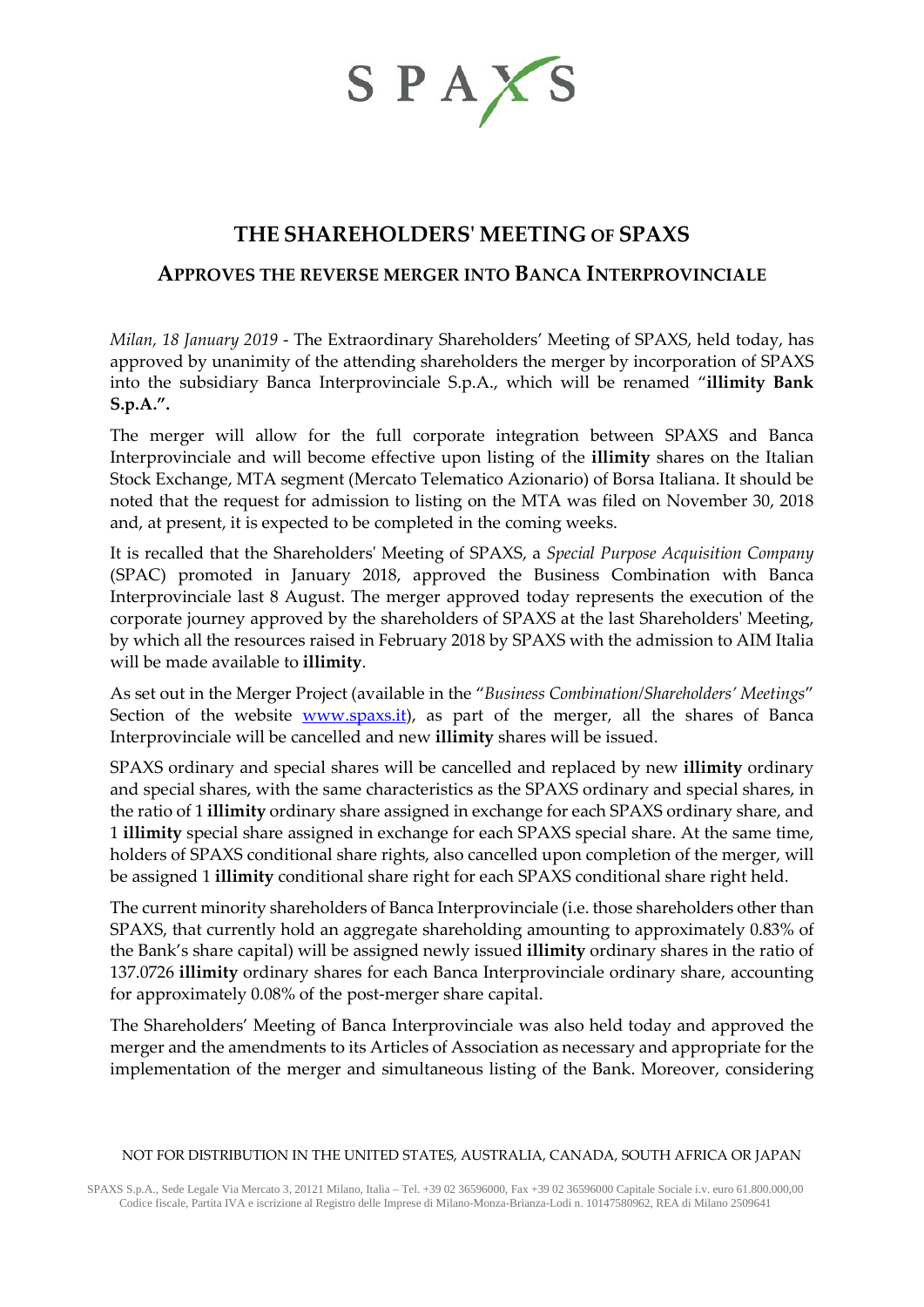

that the merger will become effective on the listing of the **illimity** ordinary shares and conditional share rights on the MTA, the Bank's Shareholders' Meeting also approved the project for the admission to listing of such instruments on the MTA; this will take place upon completion of the authorisation procedure currently in progress and when the merger becomes effective. It should be recalled that, as part of the Bank's admission to listing on the MTA, the SPAXS ordinary shares and conditional share rights will be delisted from trading on AIM Italia.

Finally, the Bank's Shareholders' Meeting approved the 2019 remuneration policies and incentive plans, as well as all resolutions required for their implementation; at the same meeting, it also appointed the new Board of Statutory Auditors of the Bank.

The new Bank is already fully operational. In few weeks of activity in 2018, the NPL Division of the Bank purchased Euro 1.15 billion (*gross book value*) of NPL portfolios, granted Euro 50 million of NPL Financing and built the foundations of its servicing activity. The SME Division has also started its operations, originating new turnaround and crossover lending transactions to corporates for a nominal value of Euro 45 million, and has launched its activity in invoice lending through the partnership with Credimi, a leading fintech company in digital factoring. Finally, the Bank has started to invest in the development of the illimity digital direct bank and IT platform.

\*\*\*

For further information:

## *Investor Relations SPAXS S.p.A.*

Silvia Benzi +39 349.7846537 / +44 77.41464948 silvia.benzi@spaxs.it, [silvia.benzi@illimity.com](mailto:silvia.benzi@illimity.it)

# *Press office: Ad Hoc Communication Advisors*

Mario Pellegatta +39 335.303624 [mario.pellegatta@ahca.it](mailto:mario.pellegatta@ahca.it) Sara Balzarotti +39 335.1415584 [sara.balzarotti@ahca.it](mailto:sara.balzarotti@ahca.it)

*Nomad: Banca IMI S.p.A.*

spaxs-nomad@bancaimi.com

### NOT FOR DISTRIBUTION IN THE UNITED STATES, AUSTRALIA, CANADA, SOUTH AFRICA OR JAPAN

SPAXS S.p.A., Sede Legale Via Mercato 3, 20121 Milano, Italia – Tel. +39 02 36596000, Fax +39 02 36596000 Capitale Sociale i.v. euro 61.800.000,00 Codice fiscale, Partita IVA e iscrizione al Registro delle Imprese di Milano-Monza-Brianza-Lodi n. 10147580962, REA di Milano 2509641